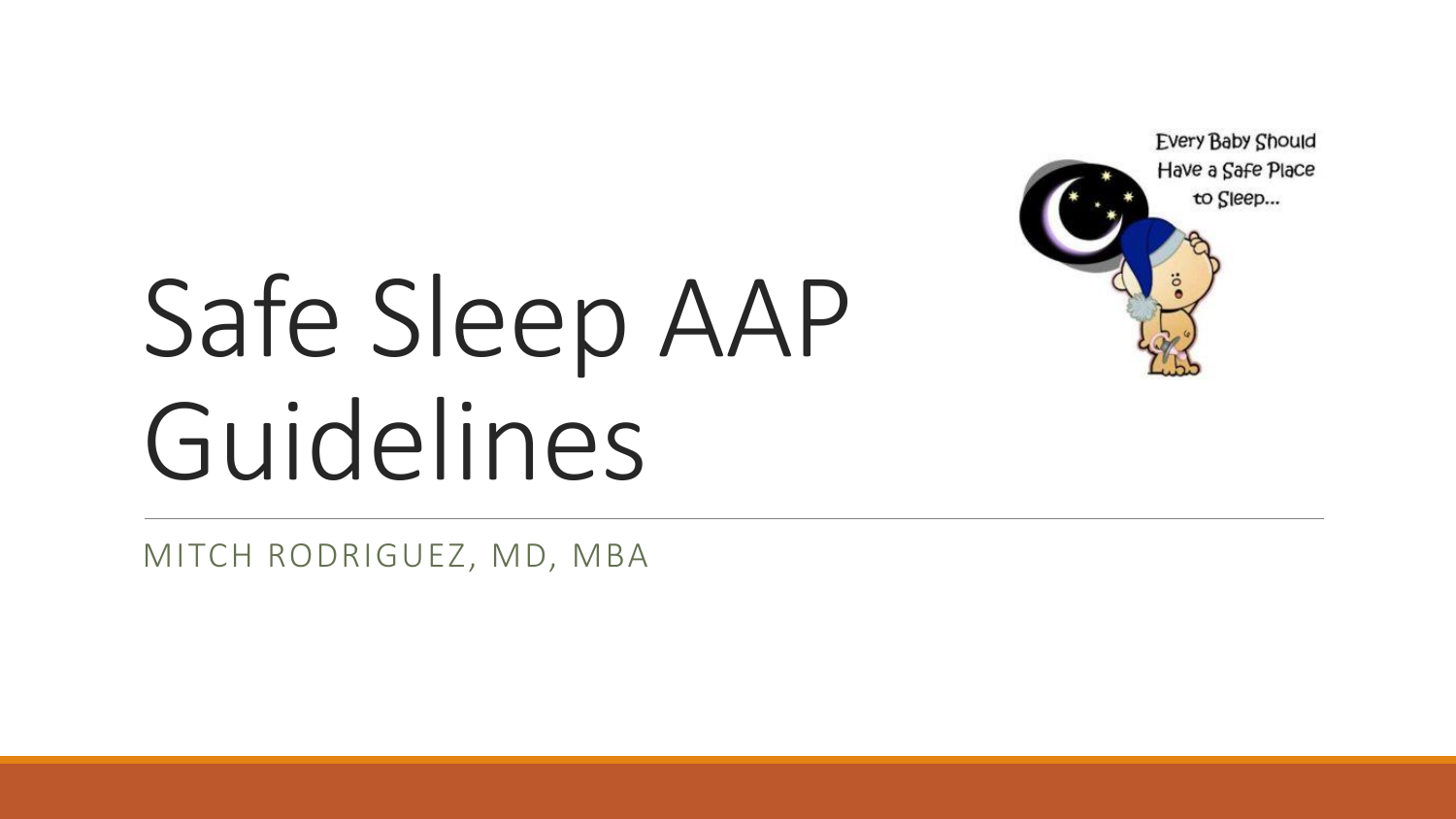## **Stats**

Approximately 3500 infants die annually in the United States from sleep-related infant deaths, including sudden infant death syndrome (SIDS), ill-defined deaths, and accidental suffocation and strangulation in bed.

90% of SIDS deaths occur between the second and six months.

In a study done in San Diego more than 57% of the babies who died of SIDS had at least three risk factors.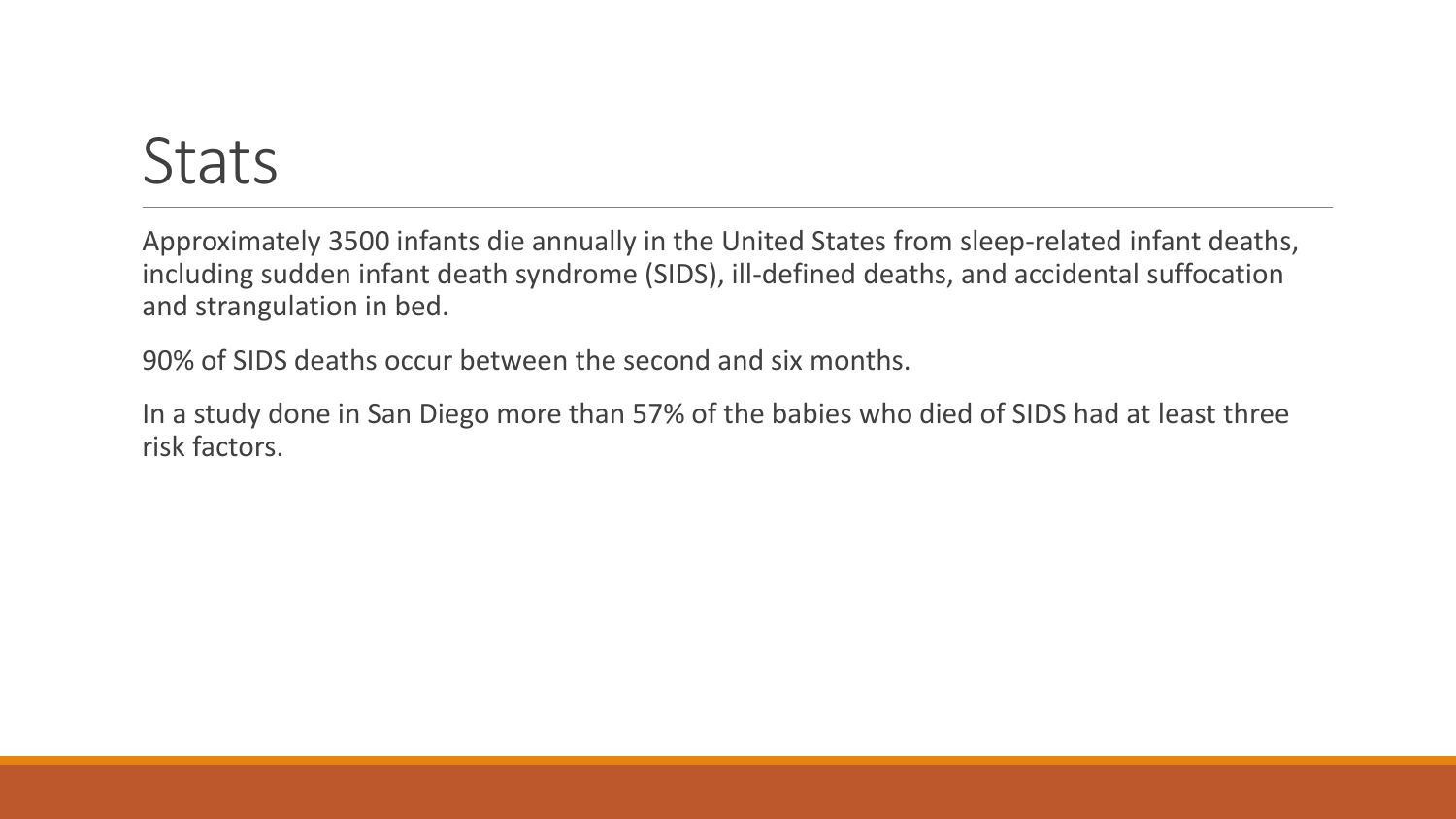#### Trends in SUID, 1990-2013



Trends in SUID by cause, 1990–2013. Source: Centers for Disease Control and Prevention/National Center for Health Statistics, National Vital Statistics System, compressed mortality file. (Figure duplicated from http://www.cdc.gov/sids/data.htm.)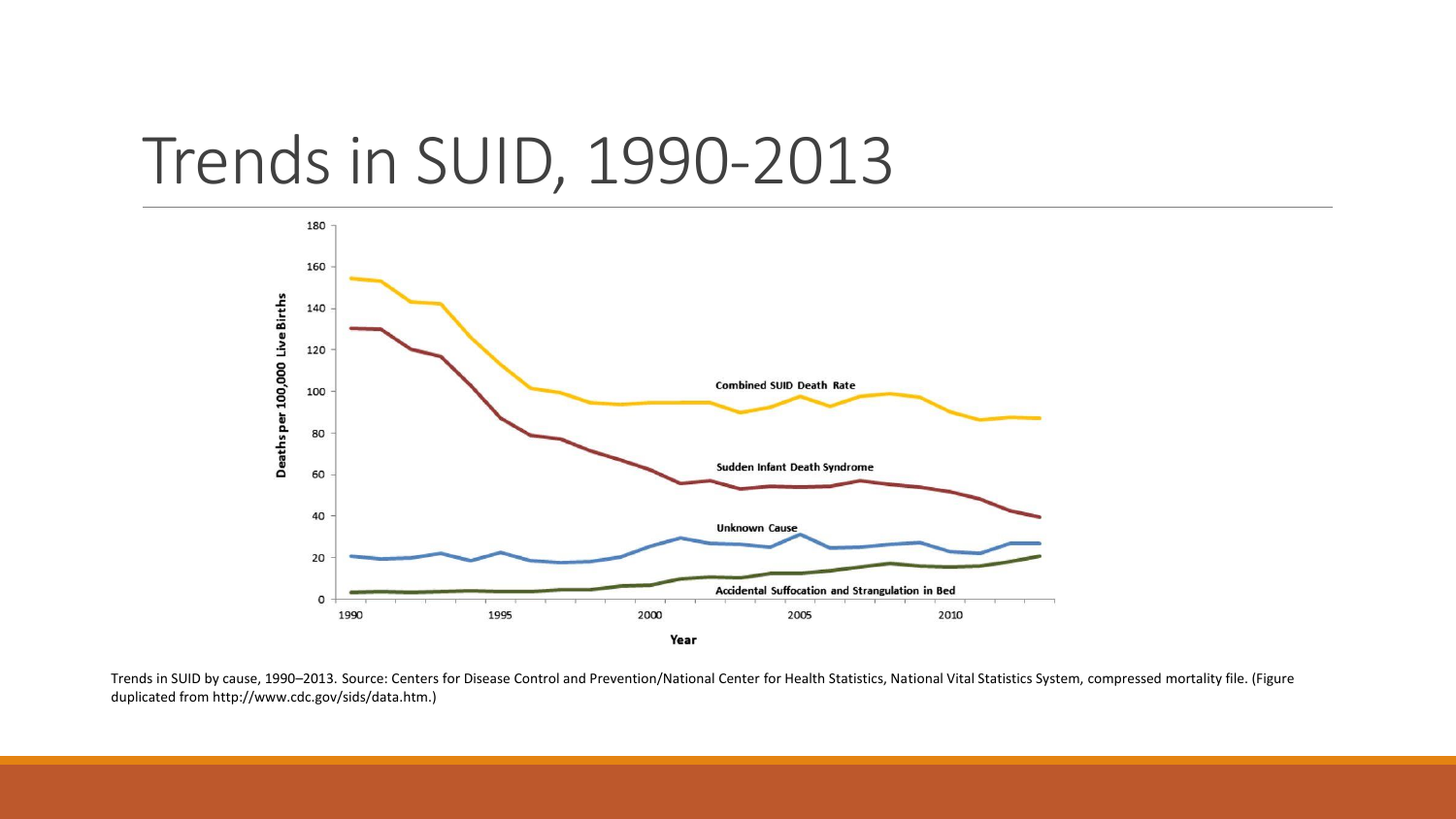# SUID by Race/Ethnicity, 2010-2013



SUID by race/ethnicity, 2010–2013. Source: Centers for Disease Control and Prevention/National Center for Health Statistics, National Vital Statistics System, period-linked birth/infant death data. (Figure duplicated from http://www.cdc.gov/sids/data.htm.)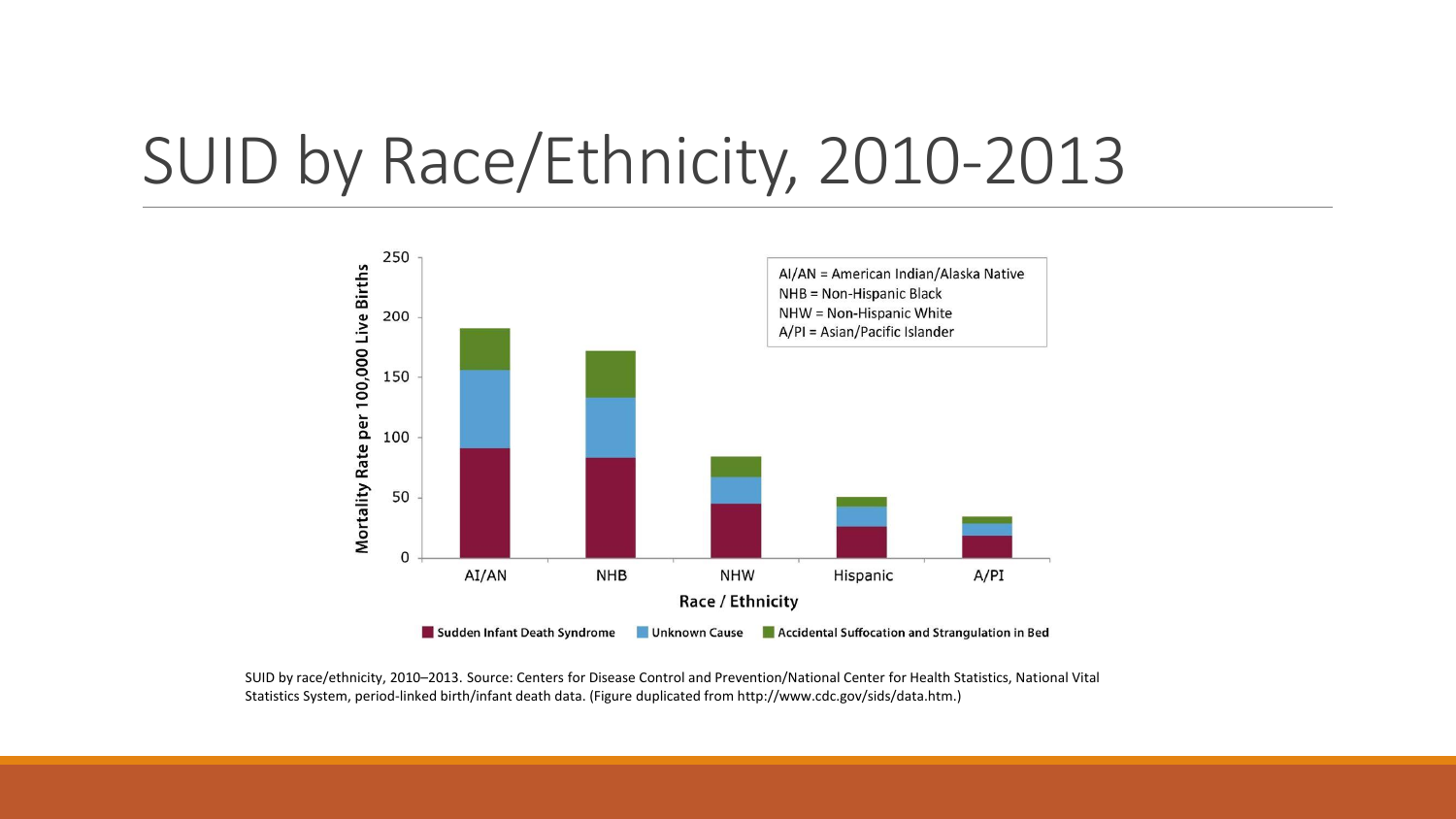## AAP

Always place your baby on his or her back for every sleep time.

Always use a firm sleep surface. Car seats and other sitting devices are not recommended for routine sleep.

The baby should sleep in the same room with parents but not the same bed (room-sharing without bed-sharing)

Keep soft objects or loose bedding out of the crib. This includes pillows, blankets and bumper pads.

Wedges and positioners should not be used.

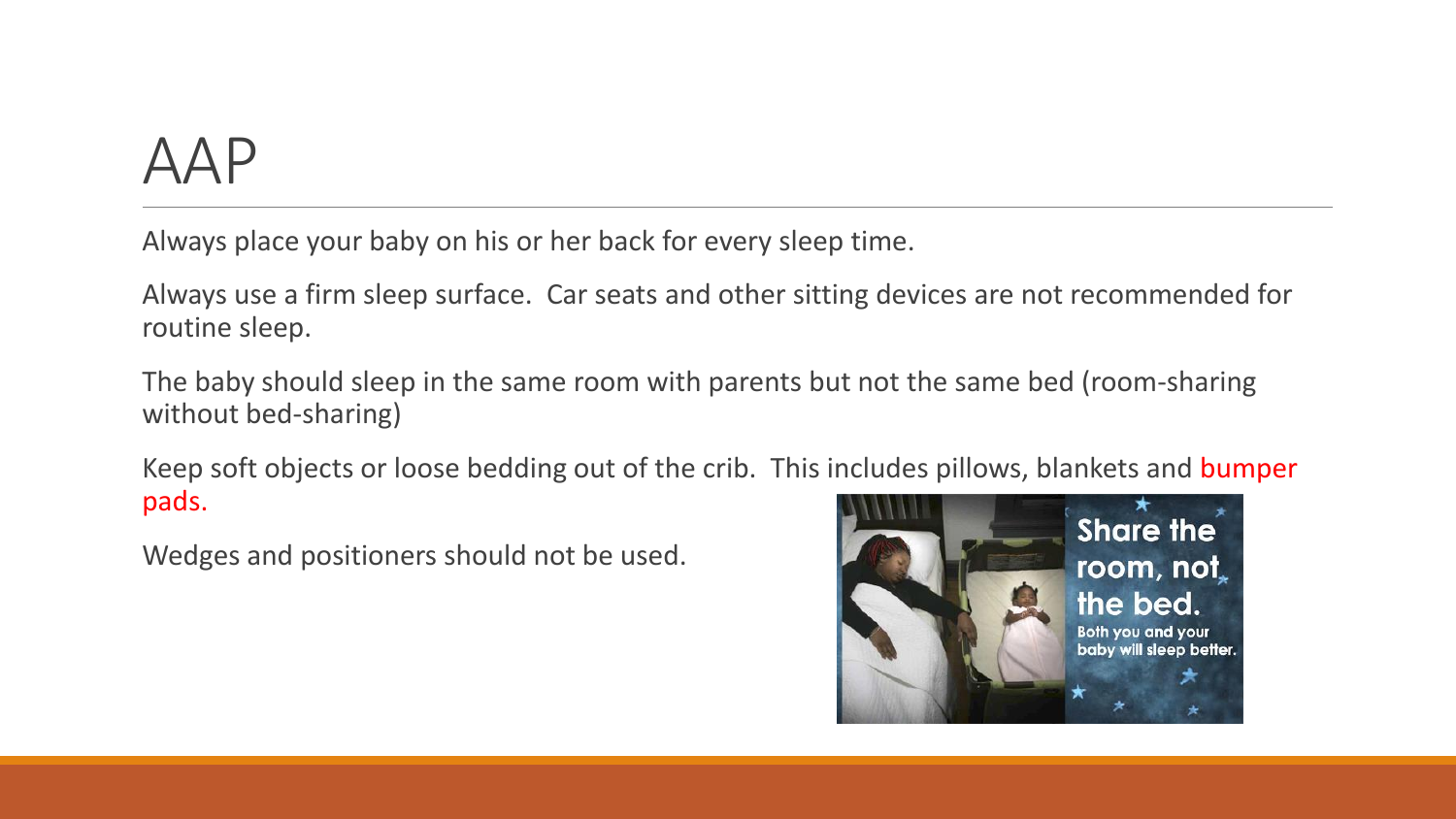# AAP

Pregnant woman should receive regular prenatal care.

Don't smoke during pregnancy or after birth.

#### Breastfeeding is recommended.

Offer a pacifier at nap time and bedtime.

Avoid covering the infant's head or overheating.

Do not use home monitors or commercial devices marketed to reduce the risk of SIDS

Infants should receive all recommended vaccinations.

Supervised, awake tummy time is recommended daily to facilitate development and minimize the occurrence of positional plagiocephaly (flat head)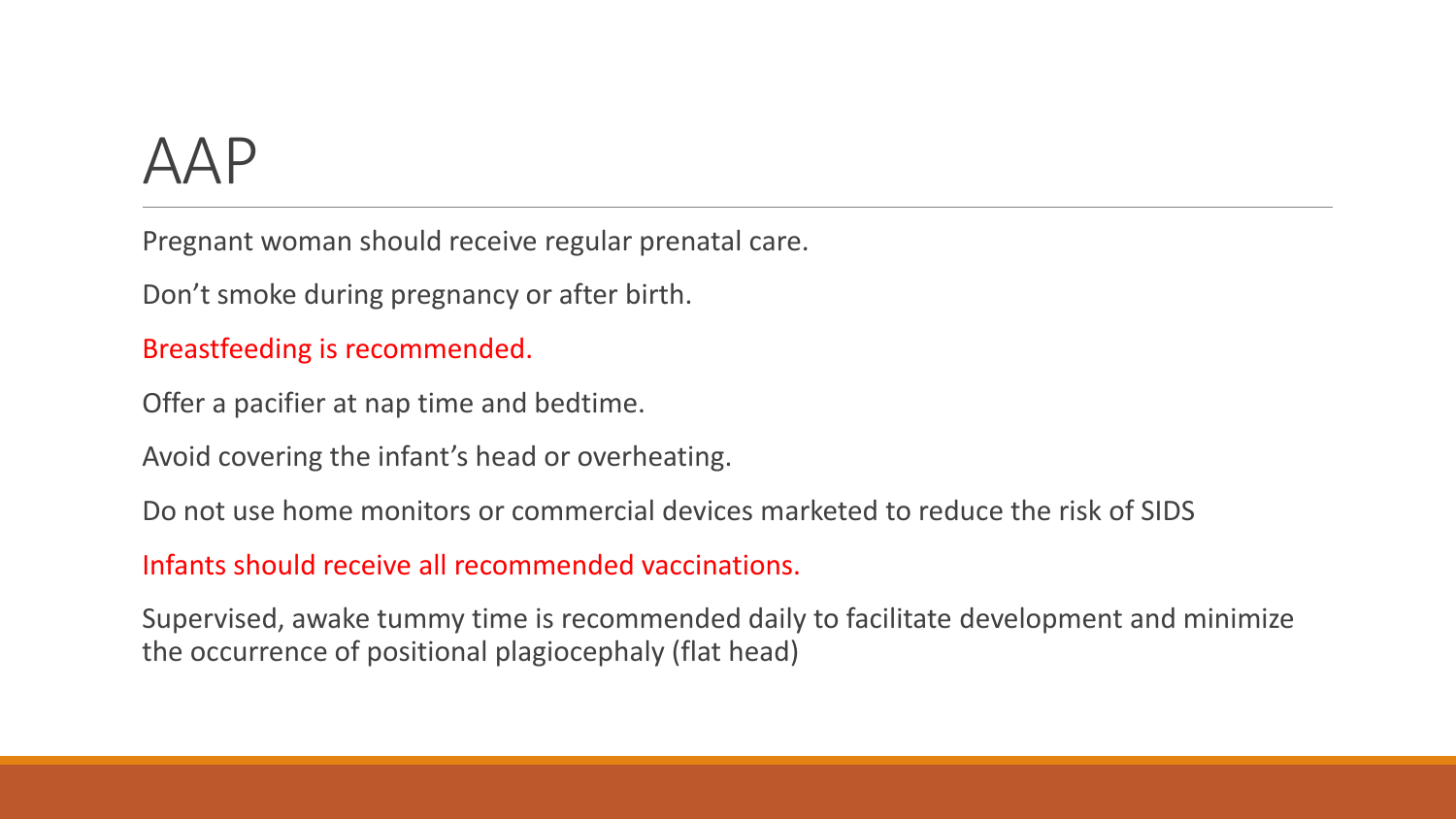# Changes in Supine Sleep Positioning



Prevalence of supine sleep positioning by maternal race and ethnic origin, 1992–2010. Source: National Infant Sleep Position Study. Note that data collection for the National Infant Sleep Position Study ended in 2010.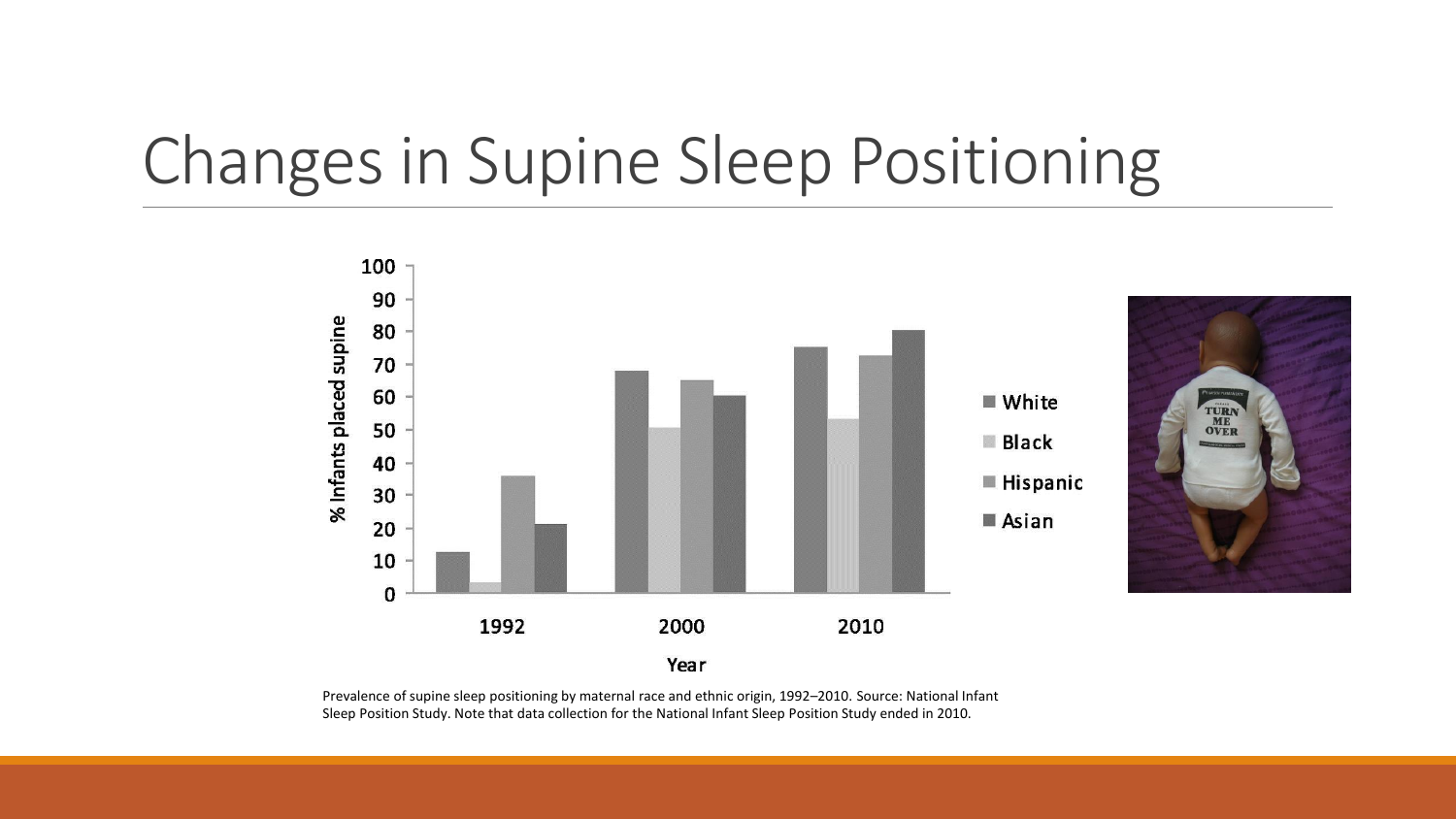# **Influence**

Parents and caregivers who took part in the NICHD in the National Infant Sleep position study reported that advice from a health care provider influenced their decisions to place babies on their backs to sleep and to avoid sharing an adult bed with their baby.

Modeling behavior.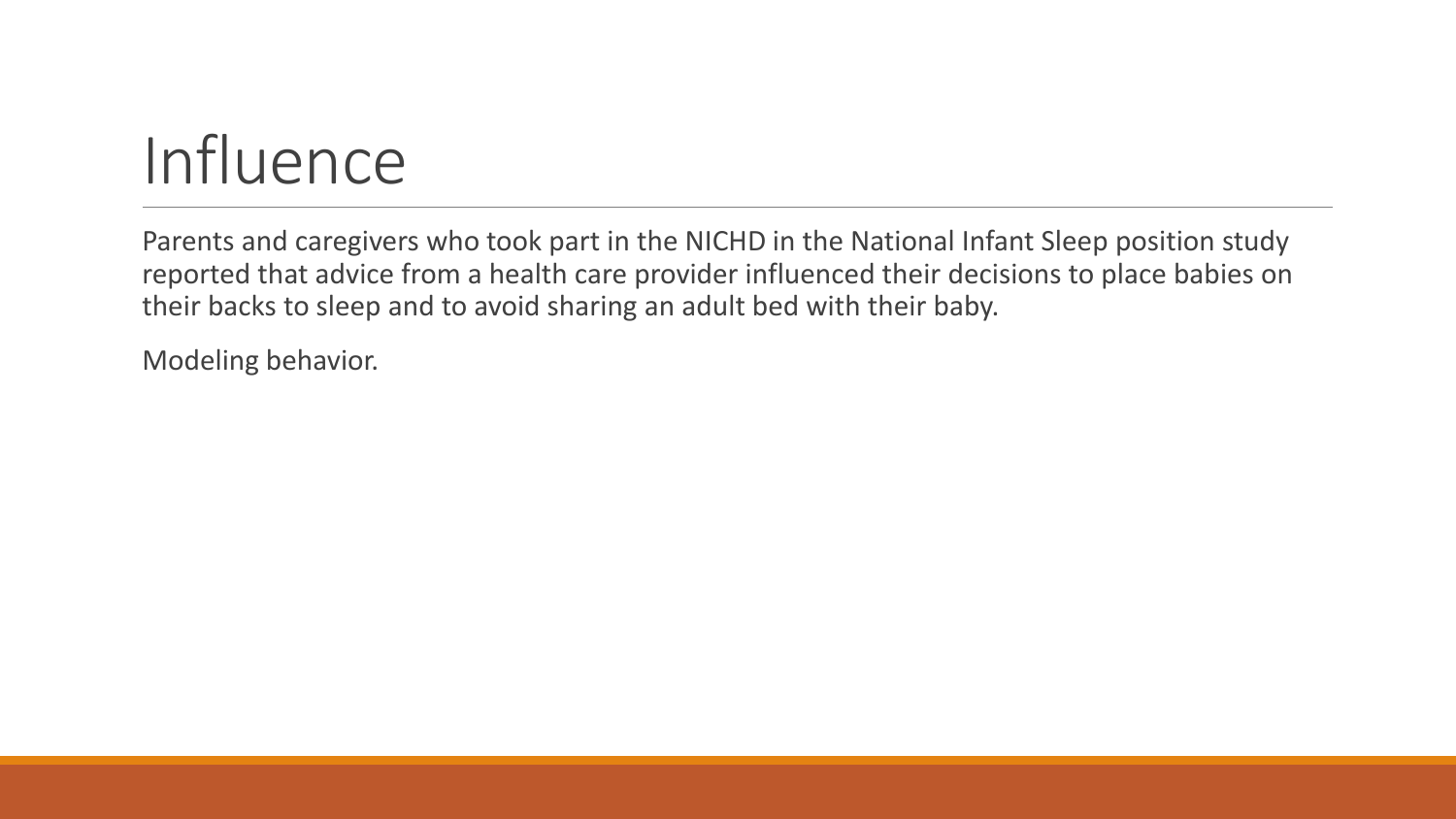# Triple Risk Model for SIDS



Triple risk model for SIDS. Adapted from Filiano and Kinney.<sup>26</sup>